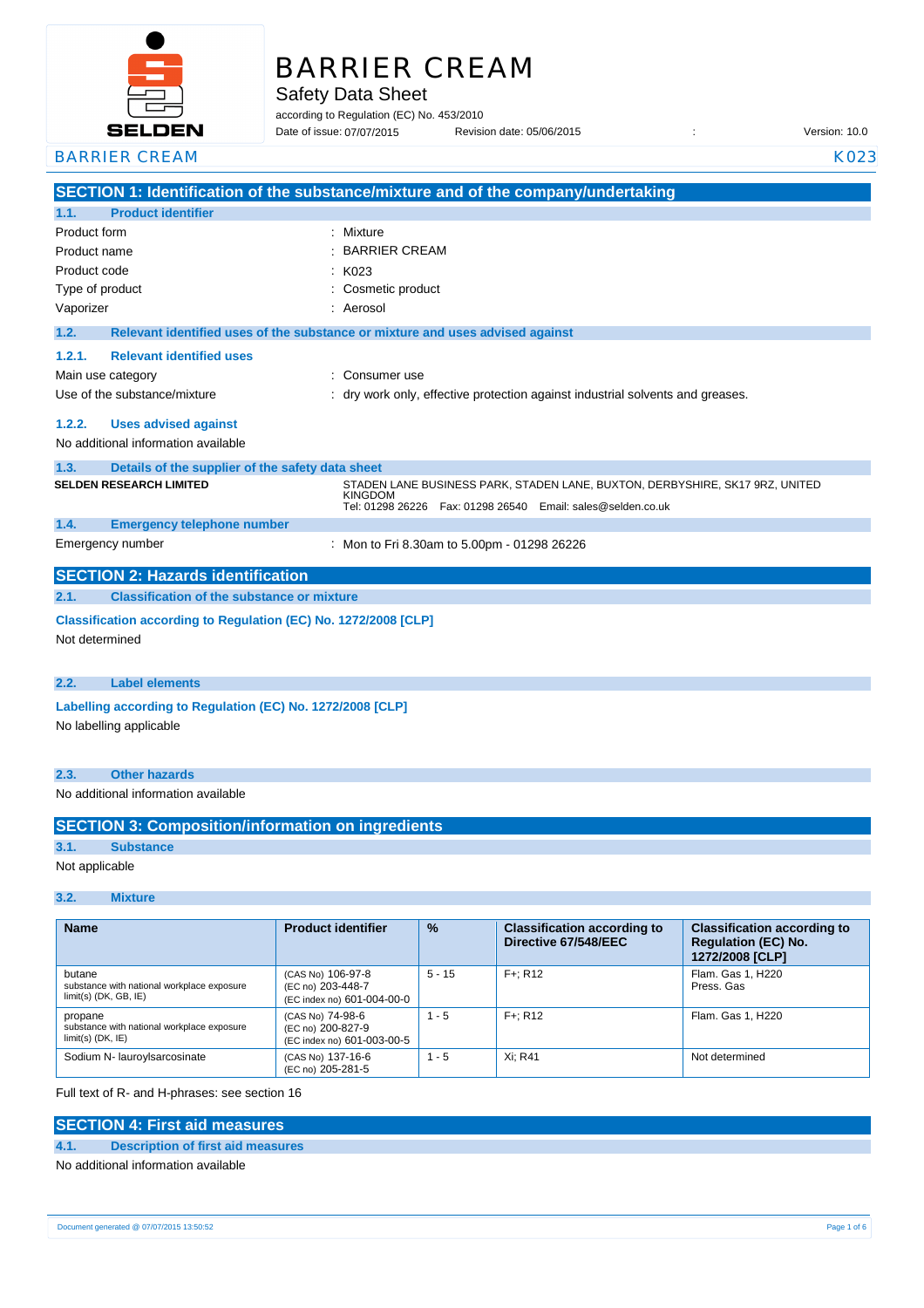| <b>BARRIER CREAM</b>                                                                   |                                                                                         | K023                                                                                    |
|----------------------------------------------------------------------------------------|-----------------------------------------------------------------------------------------|-----------------------------------------------------------------------------------------|
| <b>Safety Data Sheet</b>                                                               |                                                                                         |                                                                                         |
| according to Regulation (EC) No. 453/2010                                              |                                                                                         |                                                                                         |
| 4.2.                                                                                   | Most important symptoms and effects, both acute and delayed                             |                                                                                         |
| No additional information available                                                    |                                                                                         |                                                                                         |
| 4.3.                                                                                   | Indication of any immediate medical attention and special treatment needed              |                                                                                         |
| No additional information available                                                    |                                                                                         |                                                                                         |
| <b>SECTION 5: Firefighting measures</b>                                                |                                                                                         |                                                                                         |
| 5.1.<br><b>Extinguishing media</b>                                                     |                                                                                         |                                                                                         |
| Suitable extinguishing media                                                           | : Carbon dioxide. Dry powder. Foam.                                                     |                                                                                         |
| 5.2.<br>Fire hazard                                                                    | Special hazards arising from the substance or mixture<br>: Extremely flammable aerosol. |                                                                                         |
| <b>Explosion hazard</b>                                                                | : Explosion risk in case of fire.                                                       |                                                                                         |
| 5.3.<br><b>Advice for firefighters</b>                                                 |                                                                                         |                                                                                         |
| No additional information available                                                    |                                                                                         |                                                                                         |
| <b>SECTION 6: Accidental release measures</b>                                          |                                                                                         |                                                                                         |
| 6.1.                                                                                   | Personal precautions, protective equipment and emergency procedures                     |                                                                                         |
| 6.1.1.<br>For non-emergency personnel                                                  |                                                                                         |                                                                                         |
| No additional information available                                                    |                                                                                         |                                                                                         |
| 6.1.2.<br>For emergency responders                                                     |                                                                                         |                                                                                         |
| No additional information available                                                    |                                                                                         |                                                                                         |
| 6.2.<br><b>Environmental precautions</b>                                               |                                                                                         |                                                                                         |
| No additional information available                                                    |                                                                                         |                                                                                         |
| 6.3.                                                                                   | Methods and material for containment and cleaning up                                    |                                                                                         |
| No additional information available                                                    |                                                                                         |                                                                                         |
| 6.4.<br><b>Reference to other sections</b><br>No additional information available      |                                                                                         |                                                                                         |
|                                                                                        |                                                                                         |                                                                                         |
| <b>SECTION 7: Handling and storage</b><br><b>Precautions for safe handling</b><br>7.1. |                                                                                         |                                                                                         |
| Precautions for safe handling                                                          | : Do not spray on an open flame or other ignition source.                               |                                                                                         |
| 7.2.                                                                                   | Conditions for safe storage, including any incompatibilities                            |                                                                                         |
| Storage conditions                                                                     | exceeding 50 °C/122 °F.                                                                 | : Keep away from ignition sources. Protect from sunlight. Do not expose to temperatures |
| : Oxidizing agent. Strong acids. Strong bases.<br>Incompatible products                |                                                                                         |                                                                                         |
| 7.3.<br><b>Specific end use(s)</b>                                                     |                                                                                         |                                                                                         |
| No additional information available                                                    |                                                                                         |                                                                                         |
|                                                                                        | <b>SECTION 8: Exposure controls/personal protection</b>                                 |                                                                                         |
| 8.1.<br><b>Control parameters</b>                                                      |                                                                                         |                                                                                         |
| propane (74-98-6)                                                                      |                                                                                         |                                                                                         |
| Denmark                                                                                | Local name                                                                              | Propan                                                                                  |
| Denmark                                                                                | Grænseværdie (langvarig) (mg/m <sup>3</sup> )                                           | 1800 mg/m <sup>3</sup>                                                                  |
| Denmark                                                                                | Grænseværdie (langvarig) (ppm)                                                          | 1000 ppm                                                                                |
| Ireland                                                                                | Local name                                                                              | Propane                                                                                 |
| Ireland                                                                                | OEL (8 hours ref) (ppm)                                                                 | 1000 ppm                                                                                |
| Ireland                                                                                | Notes (IE)                                                                              | Asphx                                                                                   |
| butane (106-97-8)                                                                      |                                                                                         |                                                                                         |
| Denmark                                                                                | Local name                                                                              | n-Butan                                                                                 |
| Denmark                                                                                | Grænseværdie (langvarig) (mg/m <sup>3</sup> )                                           | 1200 mg/m <sup>3</sup>                                                                  |
| Denmark                                                                                | Grænseværdie (langvarig) (ppm)                                                          | 500 ppm                                                                                 |
| Ireland                                                                                | Local name                                                                              | <b>Butane</b>                                                                           |
| Ireland                                                                                | OEL (8 hours ref) (ppm)                                                                 | 1000 ppm                                                                                |
| United Kingdom<br>United Kingdom                                                       | Local name<br>WEL TWA (mg/m <sup>3</sup> )                                              | <b>Butane</b><br>1450 mg/m <sup>3</sup>                                                 |
|                                                                                        |                                                                                         |                                                                                         |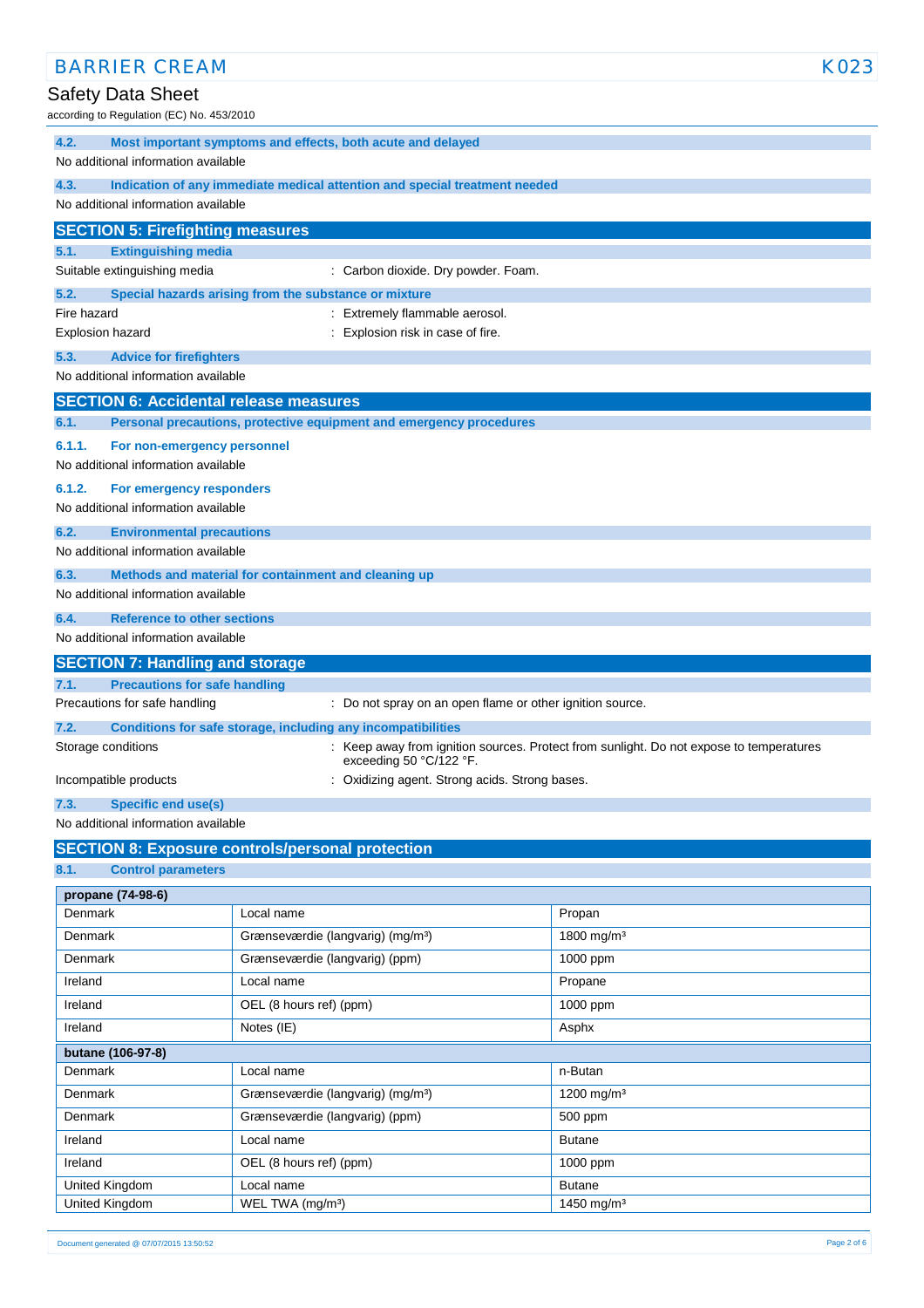## Safety Data Sheet

according to Regulation (EC) No. 453/2010

| butane (106-97-8) |                               |                                                                             |
|-------------------|-------------------------------|-----------------------------------------------------------------------------|
| United Kingdom    | WEL TWA (ppm)                 | 600 ppm                                                                     |
| United Kingdom    | WEL STEL (mg/m <sup>3</sup> ) | $1810 \,\mathrm{mq/m^3}$                                                    |
| United Kingdom    | WEL STEL (ppm)                | 750 ppm                                                                     |
| United Kingdom    | Remark (WEL)                  | Carc, (only applies if Butane contains more than 0.1%<br>of buta-1,3-diene) |

## **8.2. Exposure controls**

#### No additional information available

| <b>SECTION 9: Physical and chemical properties</b>            |                   |  |  |
|---------------------------------------------------------------|-------------------|--|--|
| 9.1.<br>Information on basic physical and chemical properties |                   |  |  |
| Physical state                                                | : Liquid          |  |  |
| Appearance                                                    | Aerosol.          |  |  |
| Colour                                                        | Colourless.       |  |  |
| Odour                                                         | sharp.            |  |  |
| Odour threshold                                               | No data available |  |  |
| рH                                                            | No data available |  |  |
| Relative evaporation rate (butylacetate=1)                    | No data available |  |  |
| Melting point                                                 | No data available |  |  |
| Freezing point                                                | No data available |  |  |
| Boiling point                                                 | No data available |  |  |
| Flash point                                                   | No data available |  |  |
| Auto-ignition temperature                                     | No data available |  |  |
| Decomposition temperature                                     | No data available |  |  |
| Flammability (solid, gas)                                     | No data available |  |  |
| Vapour pressure                                               | No data available |  |  |
| Relative vapour density at 20 °C                              | No data available |  |  |
| Relative density                                              | 0,88              |  |  |
| Solubility                                                    | No data available |  |  |
| Log Pow                                                       | No data available |  |  |
| Viscosity, kinematic                                          | No data available |  |  |
| Viscosity, dynamic                                            | No data available |  |  |
| Explosive properties                                          | No data available |  |  |
| Oxidising properties                                          | No data available |  |  |
| <b>Explosive limits</b>                                       | No data available |  |  |
| 9.2.<br><b>Other information</b>                              |                   |  |  |
| No additional information available                           |                   |  |  |
| <b>SECTION 10: Stability and reactivity</b>                   |                   |  |  |
| 10.1.<br><b>Reactivity</b>                                    |                   |  |  |
| No additional information available                           |                   |  |  |
| <b>Chemical stability</b><br>10.2.                            |                   |  |  |
| No additional information available                           |                   |  |  |
| 10.3.<br><b>Possibility of hazardous reactions</b>            |                   |  |  |
| No additional information available                           |                   |  |  |
| <b>Conditions to avoid</b><br>10.4.                           |                   |  |  |
| Direct sunlight. Heat. Open flame.                            |                   |  |  |
| 10.5.<br><b>Incompatible materials</b>                        |                   |  |  |
| No additional information available                           |                   |  |  |
| <b>Hazardous decomposition products</b><br>10.6.              |                   |  |  |
| No additional information available                           |                   |  |  |
| <b>SECTION 11: Toxicological information</b>                  |                   |  |  |
| <b>Information on toxicological effects</b><br>11.1.          |                   |  |  |
| Acute toxicity                                                | : Not classified  |  |  |
|                                                               |                   |  |  |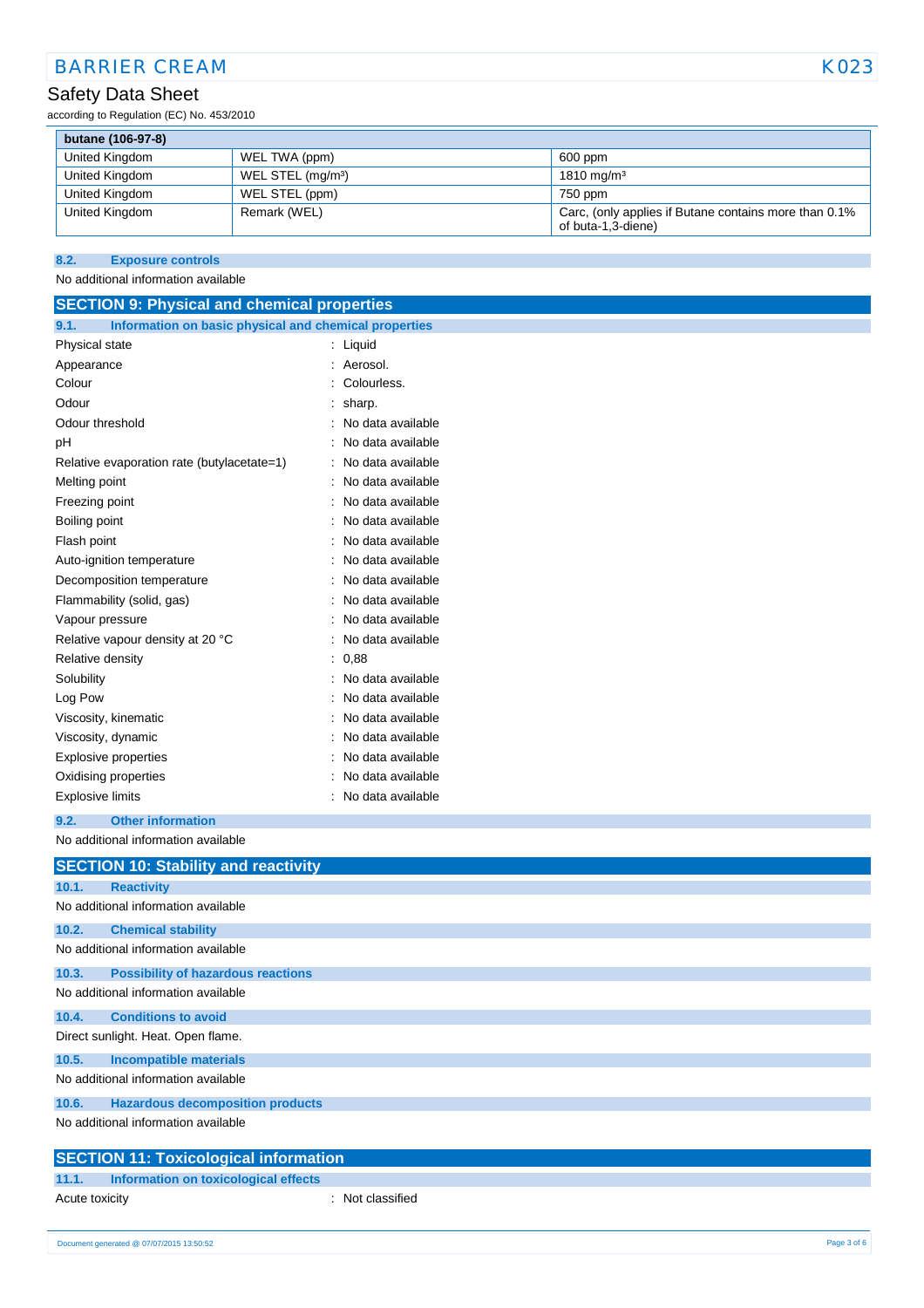| <b>BARRIER CREAM</b>                                     |                                          | K023 |
|----------------------------------------------------------|------------------------------------------|------|
| Safety Data Sheet                                        |                                          |      |
| according to Regulation (EC) No. 453/2010                |                                          |      |
| Skin corrosion/irritation                                | : Not classified                         |      |
| Serious eye damage/irritation                            | Not classified                           |      |
| Respiratory or skin sensitisation                        | Not classified                           |      |
| Germ cell mutagenicity                                   | Not classified                           |      |
| Carcinogenicity                                          | Not classified                           |      |
| Reproductive toxicity                                    | Not classified                           |      |
| Specific target organ toxicity (single exposure)         | Not classified                           |      |
| Specific target organ toxicity (repeated<br>exposure)    | Not classified                           |      |
| Aspiration hazard                                        | : Not classified                         |      |
| <b>BARRIER CREAM</b>                                     |                                          |      |
| Vaporizer                                                | Aerosol                                  |      |
| <b>SECTION 12: Ecological information</b>                |                                          |      |
| 12.1.<br><b>Toxicity</b>                                 |                                          |      |
|                                                          |                                          |      |
| Sodium N- lauroylsarcosinate (137-16-6)<br>LC50 fishes 1 | $> 100$ mg/l                             |      |
|                                                          |                                          |      |
| 12.2.<br><b>Persistence and degradability</b>            |                                          |      |
| No additional information available                      |                                          |      |
| 12.3.<br><b>Bioaccumulative potential</b>                |                                          |      |
| Sodium N- lauroylsarcosinate (137-16-6)                  |                                          |      |
| Log Pow                                                  | 4,1                                      |      |
| <b>Mobility in soil</b><br>12.4.                         |                                          |      |
| No additional information available                      |                                          |      |
| 12.5.<br><b>Results of PBT and vPvB assessment</b>       |                                          |      |
| No additional information available                      |                                          |      |
|                                                          |                                          |      |
| 12.6.<br><b>Other adverse effects</b>                    |                                          |      |
| No additional information available                      |                                          |      |
| <b>SECTION 13: Disposal considerations</b>               |                                          |      |
| 13.1.<br><b>Waste treatment methods</b>                  |                                          |      |
| Waste disposal recommendations                           | : Do not pierce or burn, even after use. |      |
| <b>SECTION 14: Transport information</b>                 |                                          |      |
| In accordance with ADR / RID / IMDG / IATA / ADN         |                                          |      |
| 14.1.<br><b>UN number</b>                                |                                          |      |
| UN-No. (ADR)                                             | : 1950                                   |      |
| UN-No. (IMDG)                                            | : 1950                                   |      |
| UN-No.(IATA)                                             | : 1950                                   |      |
| 14.2.<br><b>UN proper shipping name</b>                  |                                          |      |
| Proper Shipping Name (ADR)                               | : AEROSOLS                               |      |
| Proper Shipping Name (IMDG)                              | : AEROSOLS                               |      |
| Proper Shipping Name (IATA)                              | : AEROSOLS, FLAMMABLE                    |      |
| Transport document description (ADR)                     | : UN 1950 AEROSOLS, 2.1, (D)             |      |
| Transport document description (IMDG)                    | : UN 1950 AEROSOLS, 2.1                  |      |
|                                                          |                                          |      |
| 14.3.<br><b>Transport hazard class(es)</b><br><b>ADR</b> |                                          |      |
|                                                          | $\therefore$ 2.1                         |      |
| Transport hazard class(es) (ADR)                         |                                          |      |
| Danger labels (ADR)                                      | : 2.1                                    |      |
|                                                          |                                          |      |
|                                                          |                                          |      |
|                                                          |                                          |      |
|                                                          |                                          |      |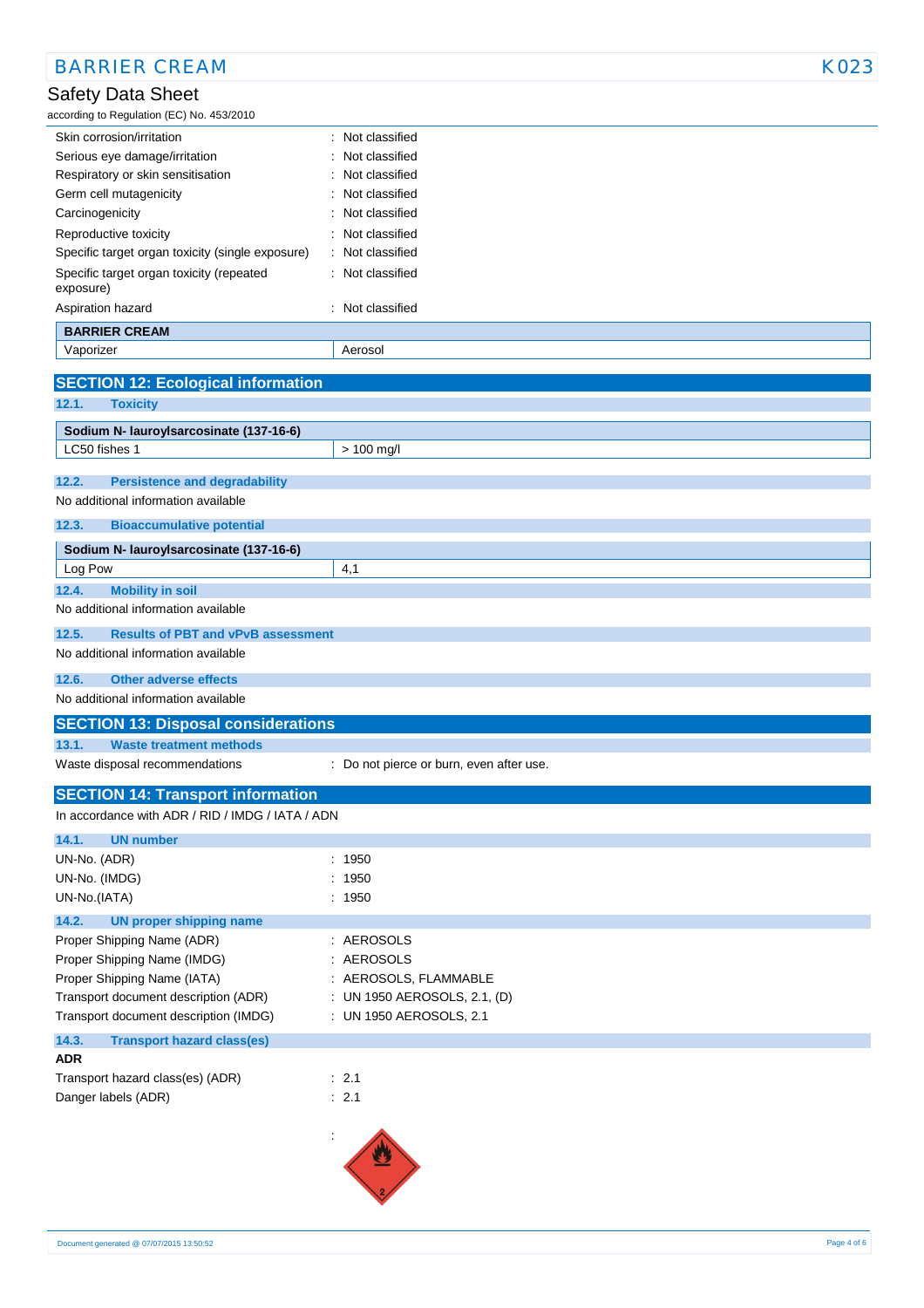| <b>BARRIER CREAM</b>                                 |                                          | K023 |
|------------------------------------------------------|------------------------------------------|------|
| <b>Safety Data Sheet</b>                             |                                          |      |
| according to Regulation (EC) No. 453/2010            |                                          |      |
| <b>IMDG</b>                                          |                                          |      |
| Transport hazard class(es) (IMDG)                    | $\therefore$ 2.1                         |      |
| Danger labels (IMDG)                                 | : 2.1                                    |      |
|                                                      |                                          |      |
|                                                      |                                          |      |
|                                                      |                                          |      |
|                                                      |                                          |      |
|                                                      |                                          |      |
|                                                      |                                          |      |
| <b>IATA</b>                                          |                                          |      |
| Transport hazard class(es) (IATA)                    | : 2.1                                    |      |
| Hazard labels (IATA)                                 | : 2.1                                    |      |
|                                                      |                                          |      |
|                                                      |                                          |      |
|                                                      |                                          |      |
|                                                      |                                          |      |
|                                                      |                                          |      |
|                                                      |                                          |      |
|                                                      |                                          |      |
| 14.4.<br><b>Packing group</b>                        |                                          |      |
| Packing group (ADR)                                  | : Not applicable                         |      |
| Packing group (IMDG)                                 | : Not applicable                         |      |
| Packing group (IATA)                                 | : Not applicable                         |      |
| 14.5.<br><b>Environmental hazards</b>                |                                          |      |
| Dangerous for the environment                        | : No                                     |      |
| Marine pollutant                                     | : No                                     |      |
| Other information                                    | : No supplementary information available |      |
|                                                      |                                          |      |
| 14.6.<br><b>Special precautions for user</b>         |                                          |      |
| - Overland transport                                 |                                          |      |
| Classification code (ADR)                            | : 5F                                     |      |
| Special provisions (ADR)                             | : 190, 327, 344, 625                     |      |
| Limited quantities (ADR)                             | : 1L                                     |      |
| Excepted quantities (ADR)                            | $\colon$ EO                              |      |
| Packing instructions (ADR)                           | : P207, LP02                             |      |
| Special packing provisions (ADR)                     | : PP87, RR6, L2                          |      |
| Mixed packing provisions (ADR)                       | : MP9                                    |      |
| Transport category (ADR)                             | $\therefore$ 2                           |      |
| Special provisions for carriage - Packages           | : V14                                    |      |
| (ADR)                                                |                                          |      |
| Special provisions for carriage - Loading,           | : CV9, CV12                              |      |
| unloading and handling (ADR)                         |                                          |      |
| Special provisions for carriage - Operation<br>(ADR) | $:$ S <sub>2</sub>                       |      |
| Tunnel restriction code (ADR)                        | $\therefore$ D                           |      |
|                                                      |                                          |      |
| - Transport by sea                                   |                                          |      |
| Special provisions (IMDG)                            | : 63, 190, 277, 327, 344, 959            |      |
| Limited quantities (IMDG)                            | : SP277                                  |      |
| Excepted quantities (IMDG)                           | $\therefore$ EO                          |      |
| Packing instructions (IMDG)                          | : P207, LP02                             |      |
| Special packing provisions (IMDG)                    | : PP87, L2                               |      |
| EmS-No. (Fire)                                       | : F.D                                    |      |
| EmS-No. (Spillage)                                   | $: S-U$                                  |      |
| Stowage category (IMDG)                              | : None                                   |      |
|                                                      |                                          |      |
| - Air transport                                      |                                          |      |